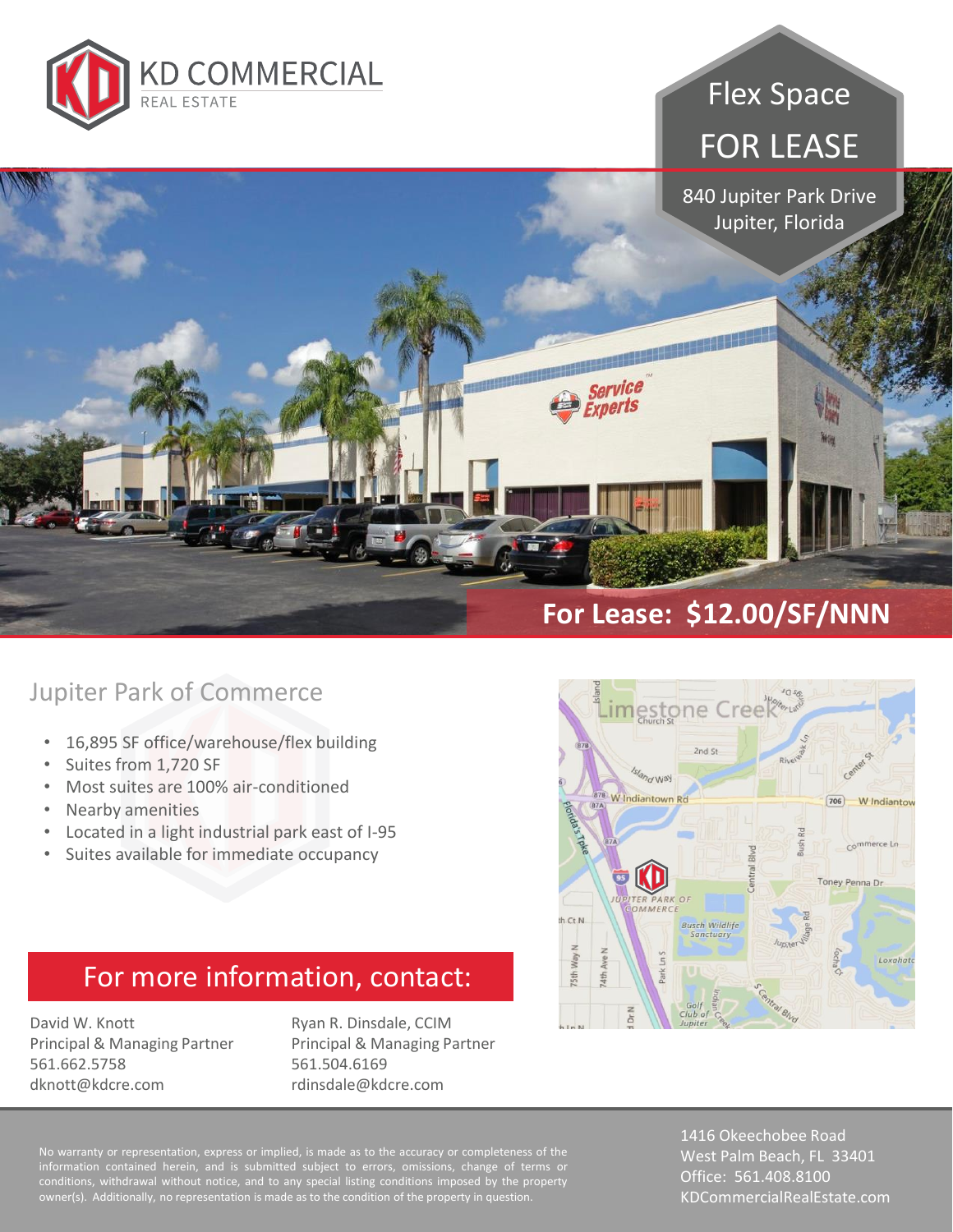

## Flex Space FOR LEASE

**840 Jupiter Park Drive<br>Supiter Florida** Jupiter, Florida

| Project:                             | <b>Jupiter Park of Commerce</b><br>840 Jupiter Park Drive                                                              |
|--------------------------------------|------------------------------------------------------------------------------------------------------------------------|
|                                      | Jupiter, Florida 33469                                                                                                 |
| <b>Available Space:</b>              | Suite 103: 1,720 SF                                                                                                    |
|                                      | 80% air-conditioned office with two private<br>offices, restroom, break area with kitchenette,<br>and large open space |
|                                      | 20% warehouse with 20' ceiling height and a<br>single 10 x 10 grade level overhead door                                |
| Lease Term:                          | Five (5) years                                                                                                         |
| <b>Base Rent:</b>                    | \$12.00/SF/Net-Net-Net, plus Florida sales tax                                                                         |
| <b>Estimated Operating Expenses:</b> | \$5.27/SF, plus Florida sales tax                                                                                      |
| Electric:                            | Separately metered                                                                                                     |
| <b>Ceiling Height:</b>               | 20' clear ceiling height                                                                                               |
| Loading:                             | 10' x 10' grade level loading door                                                                                     |



David W. Knott Principal & Managing Partner 561.662.5758 dknott@kdcre.com

Ryan R. Dinsdale, CCIM Principal & Managing Partner 561.504.6169 rdinsdale@kdcre.com

1416 Okeechobee Road West Palm Beach, FL 33401 Office: 561.408.8100 KDCommercialRealEstate.com